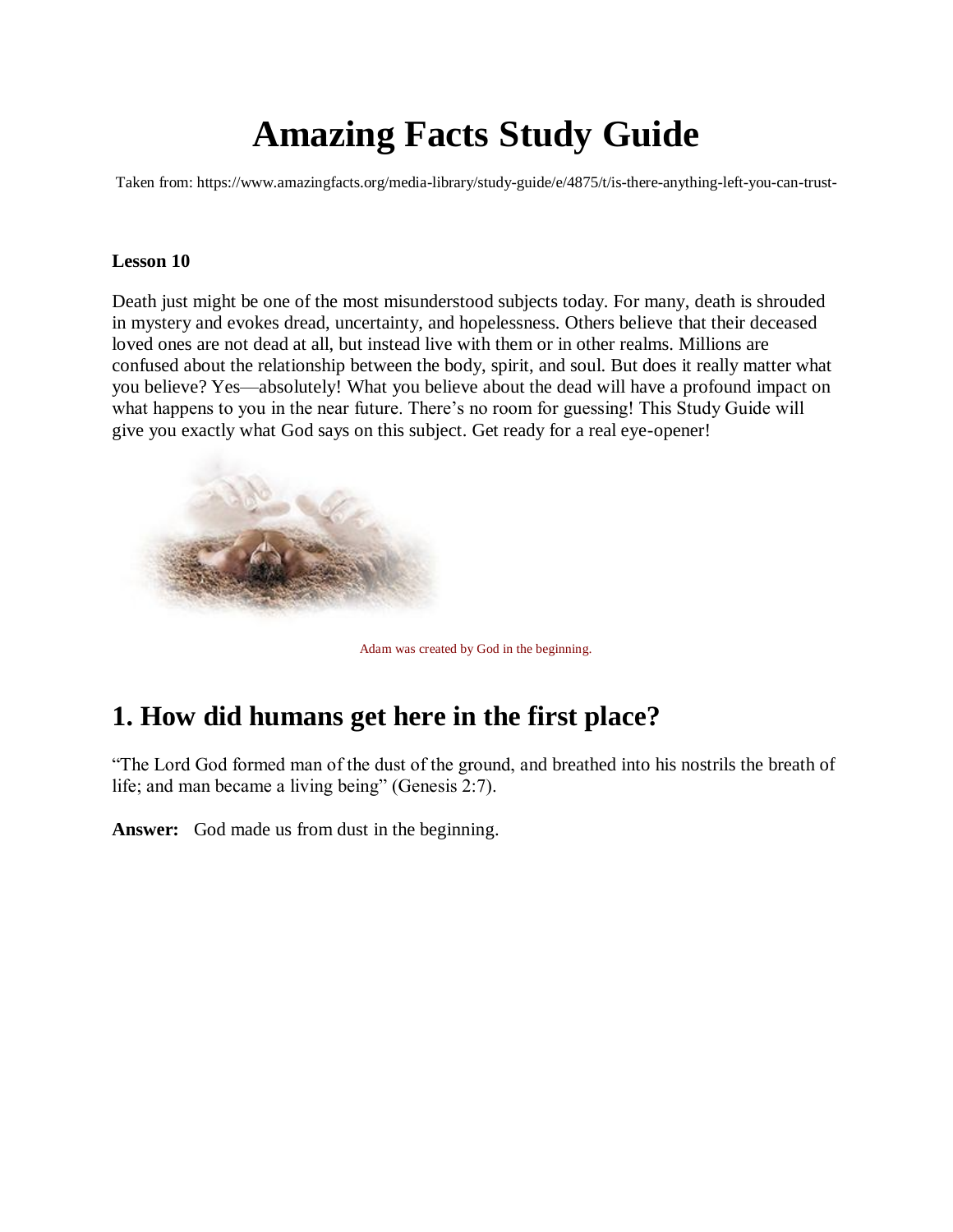

# **2. What happens when a person dies?**

"Then the dust will return to the earth as it was, and the spirit will return to God who gave it" (Ecclesiastes 12:7).

**Answer:** The body turns to dust again, and the spirit goes back to God, who gave it. The spirit of every person who dies—whether saved or unsaved—returns to God at death.

# **3. What is the "spirit" that returns to God at death?**

"The body without the spirit is dead" (James 2:26).

"The spirit of God is in my nostrils" (Job 27:3 KJV).

**Answer:** The spirit that returns to God at death is the breath of life. Nowhere in all of God's book does the "spirit" have any life, wisdom, or feeling after a person dies. It is the "breath of life" and nothing more.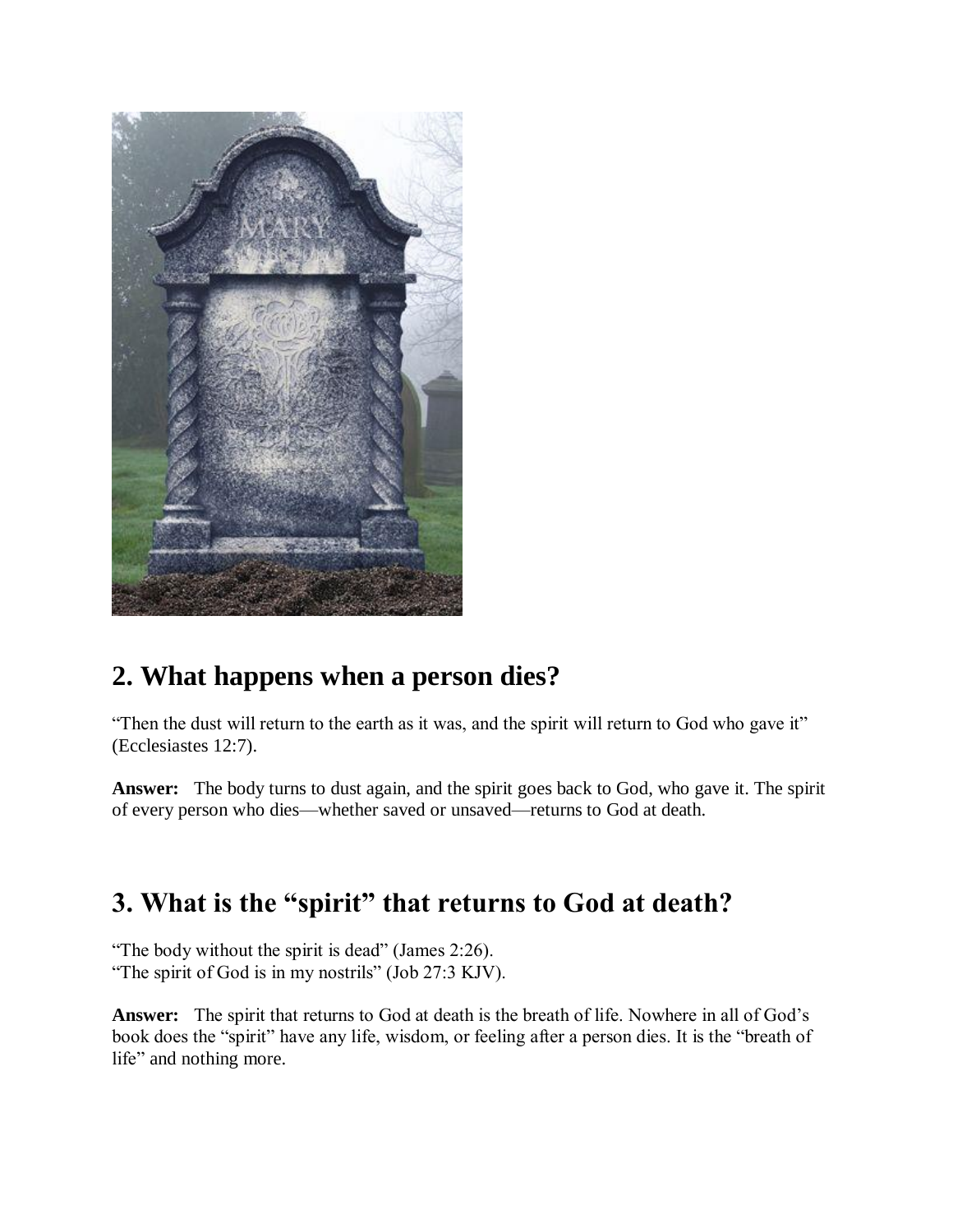

These four people are four souls.

# **4. What is a "soul"?**

"The Lord God formed man of the dust of the ground, and breathed into his nostrils the breath of life; and man became a living soul" (Genesis 2:7 KJV).

**Answer:** A soul is a living being. A soul is always a combination of two things: body plus breath. A soul cannot exist unless body and breath are combined. God's Word teaches that we are souls—not that we have souls.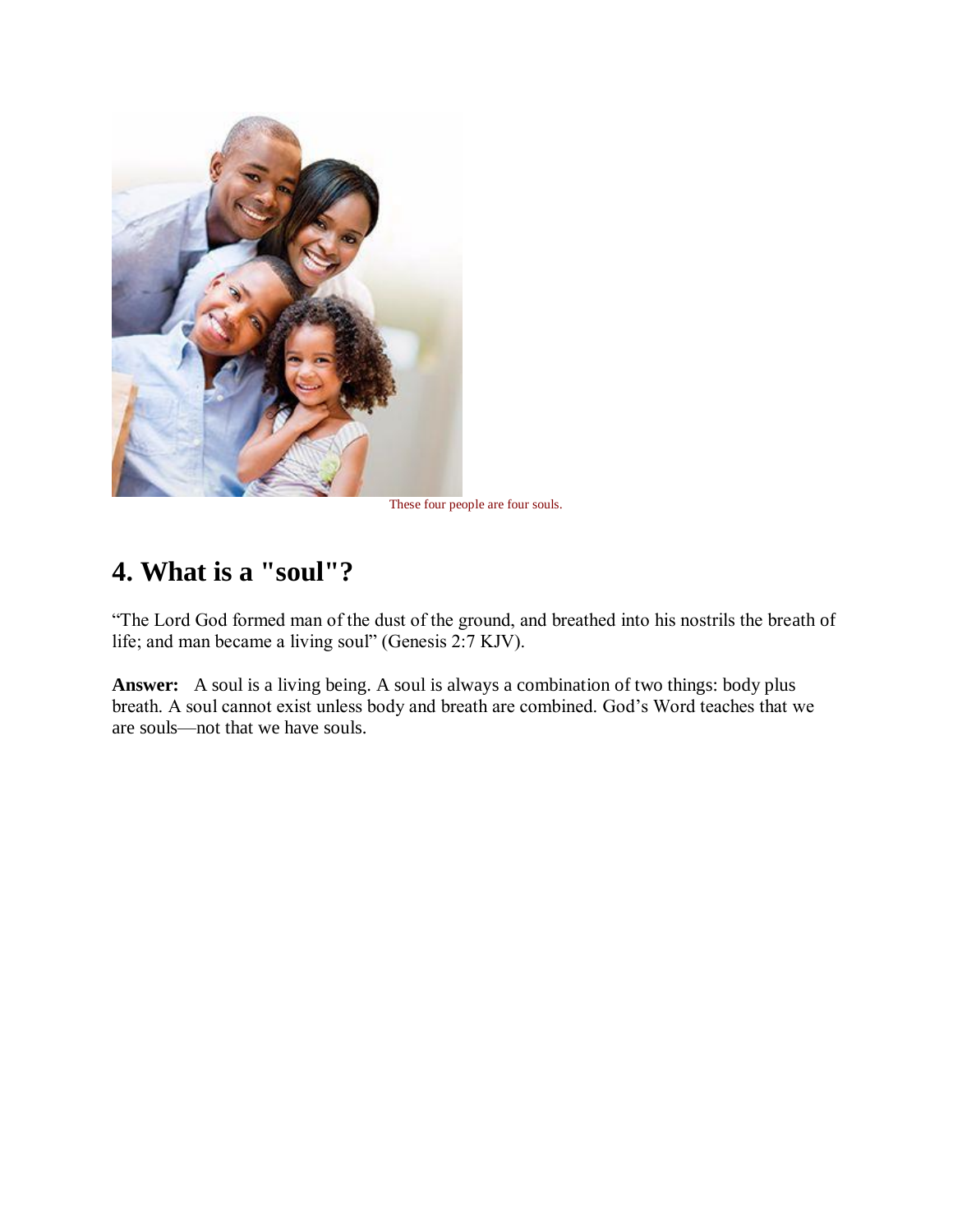

Body(Dust) - Breath(Spirit) = Death (No Soul)

# **5. Do souls die?**

"The soul that sinneth, it shall die" (Ezekiel 18:20 KJV). "Every living soul died in the sea" (Revelation 16:3 KJV).

**Answer:** According to God's Word, souls do die! We are souls, and souls die. Man is mortal (Job 4:17).

Only God is immortal (1 Timothy 6:15, 16). The concept of an undying, immortal soul is not found in the Bible, which teaches that souls are subject to death.



The Bible suggests that King David will be in God's kingdom, but that he is in his grave now, where he awaits the resurrection.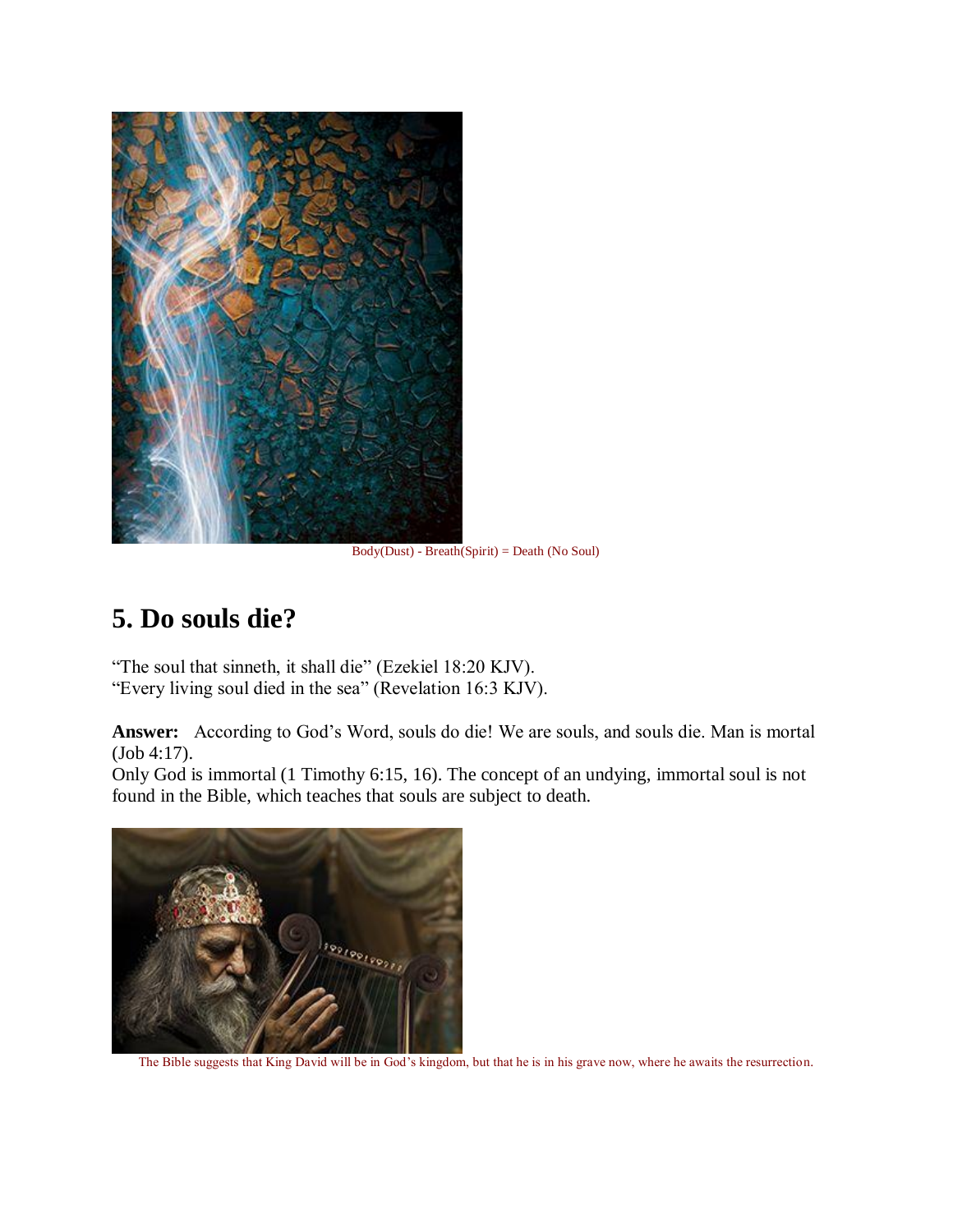# **6. Do good people go to heaven when they die?**

"All who are in the graves will hear His voice and come forth" (John 5:28, 29). "David … is both dead and buried, and his tomb is with us to this day. … For David did not ascend into the heavens" (Acts 2:29, 34). "If I wait, the grave is mine house" (Job 17:13 KJV).

**Answer:** No. People do not go to heaven or to hell at death. They don't go anywhere—but they wait in their graves for the resurrection.



# **7. How much does one know or comprehend after death?**

"The living know that they will die; but the dead know nothing, and they have no more reward, for the memory of them is forgotten. Also their love, their hatred, and their envy have now perished; nevermore will they have a share in anything done under the sun. … There is no work or device or knowledge or wisdom in the grave where you are going" (Ecclesiastes 9:5, 6, 10). "The dead do not praise the Lord" (Psalm 115:17).

**Answer:** God says that the dead know absolutely nothing!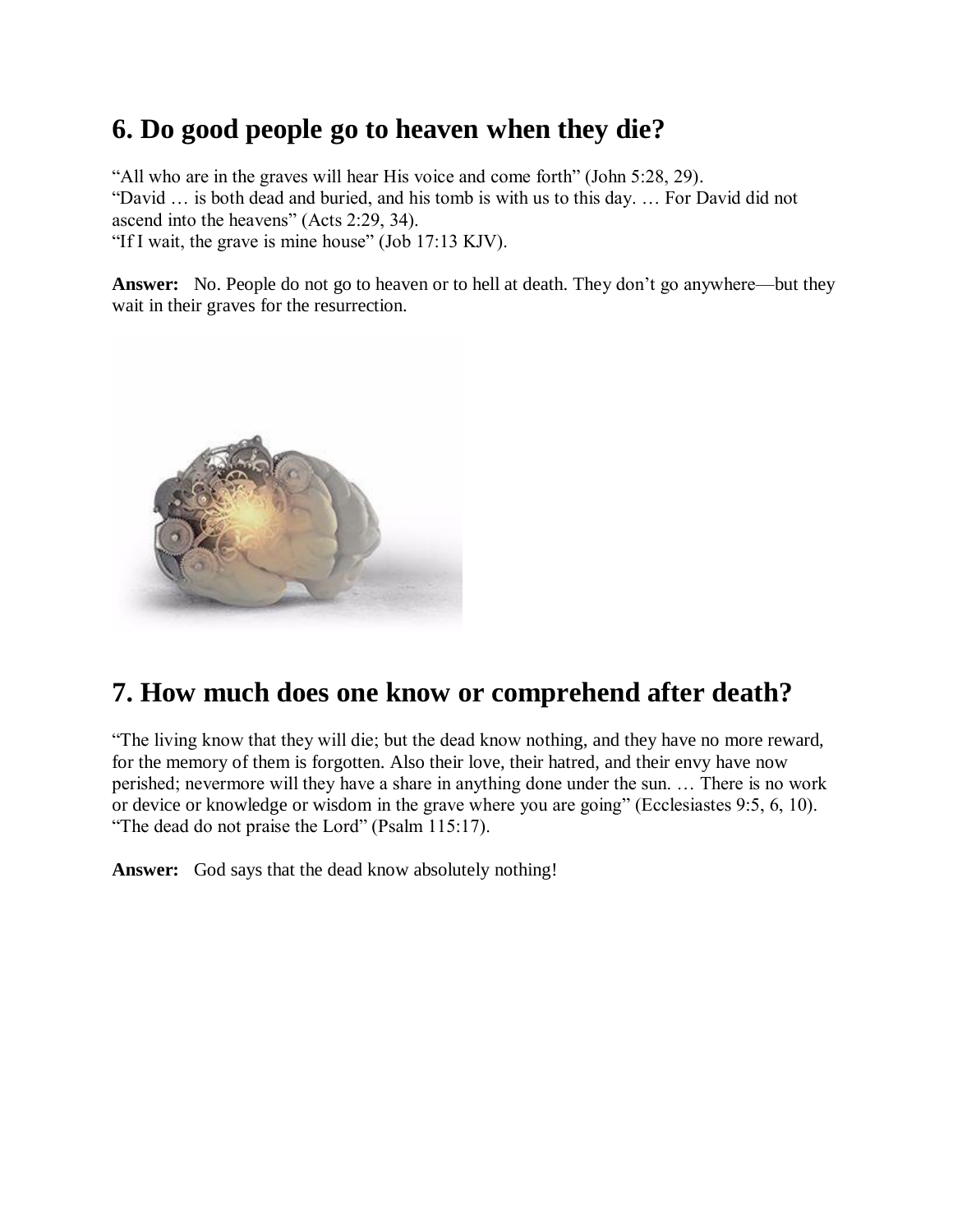

Though millions think it is possible, the dead cannot communicate with the living.

# **8. But can't the dead communicate with the living, and aren't they aware of what the living are doing?**

"Man lies down and does not rise. Till the heavens are no more, they will not awake nor be roused from their sleep. … His sons come to honor, and he does not know it; they are brought low, and he does not perceive it" (Job 14:12, 21).

"Nevermore will they have a share in anything done under the sun" (Ecclesiastes 9:6).

Answer: No. The dead cannot contact the living, nor do they know what the living are doing. They are dead. Their thoughts have perished (Psalm 146:4 KJV).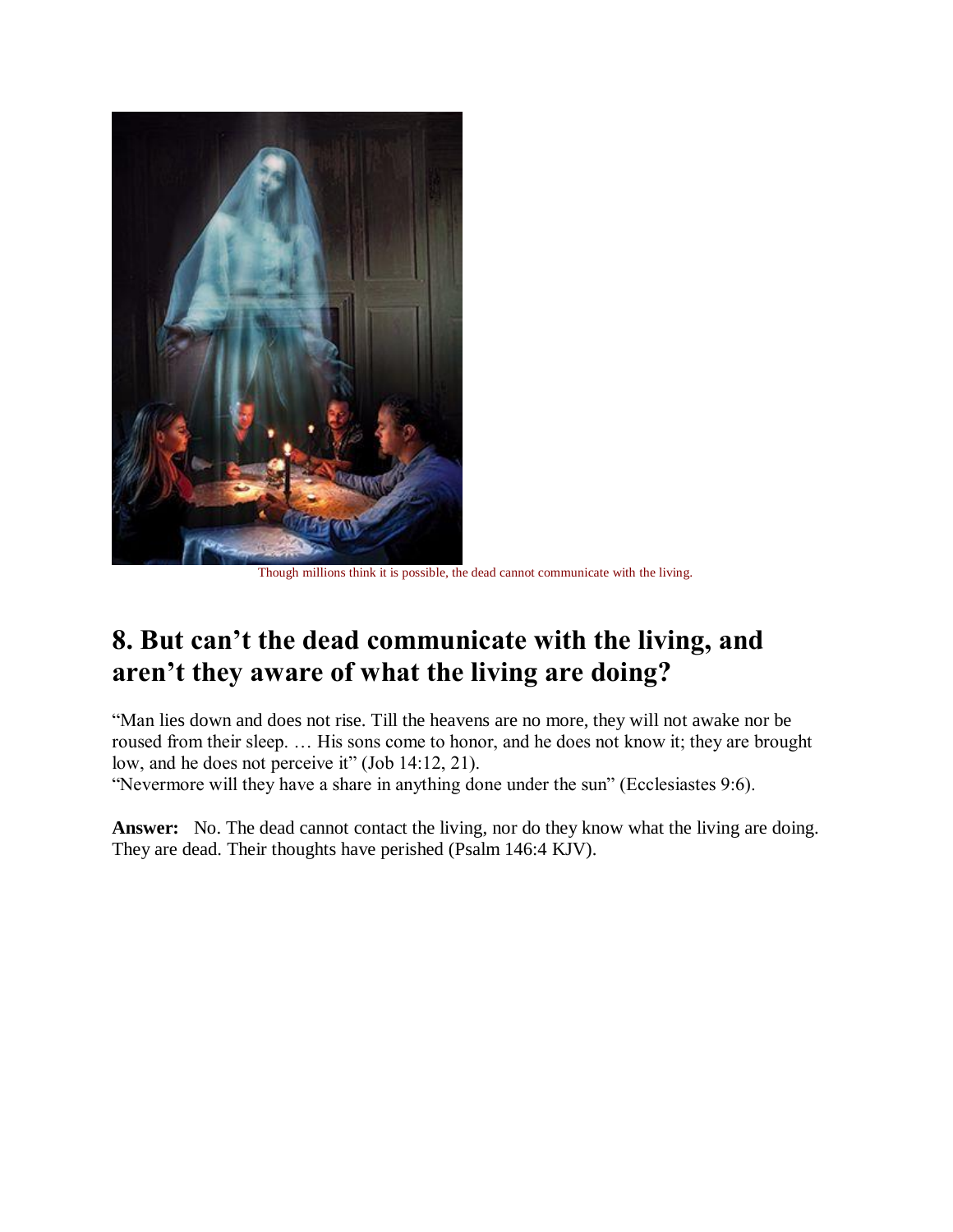

# **9. Jesus called the unconscious state of the dead "sleep" in John 11:11–14. How long will they sleep?**

"Man lies down and does not rise. Till the heavens are no more" (Job 14:12). "The day of the Lord will come … in which the heavens will pass away" (2 Peter 3:10).

**Answer:** The dead will sleep until the great day of the Lord at the end of the world. In death humans are totally unconscious with no activity or knowledge of any kind.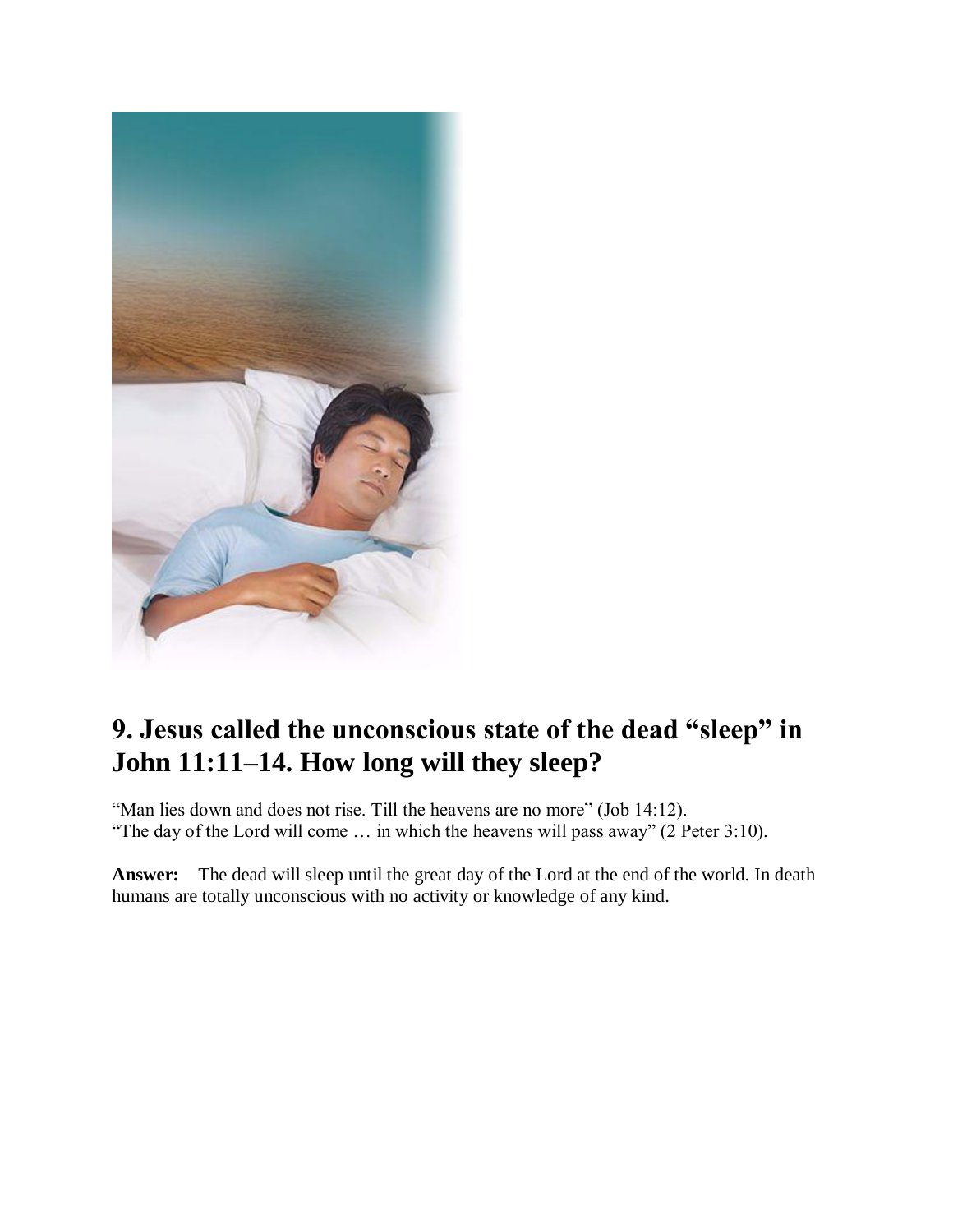

# **10. What happens to the righteous dead at the second coming of Christ?**

"Behold, I am coming quickly, and My reward is with Me, to give to every one according to his work" (Revelation 22:12).

"The Lord Himself will descend from heaven with a shout. … And the dead in Christ will rise. … And thus we shall always be with the Lord" (1 Thessalonians 4:16, 17).

"We shall all be changed—in a moment, in the twinkling of an eye … and the dead will be raised incorruptible. … For this corruptible must put on incorruption, and this mortal must put on immortality" (1 Corinthians 15:51–53).

**Answer:** They will be rewarded. They will be raised, given immortal bodies, and caught up to meet the Lord in the air. There would be no purpose in a resurrection if people were taken to heaven at death.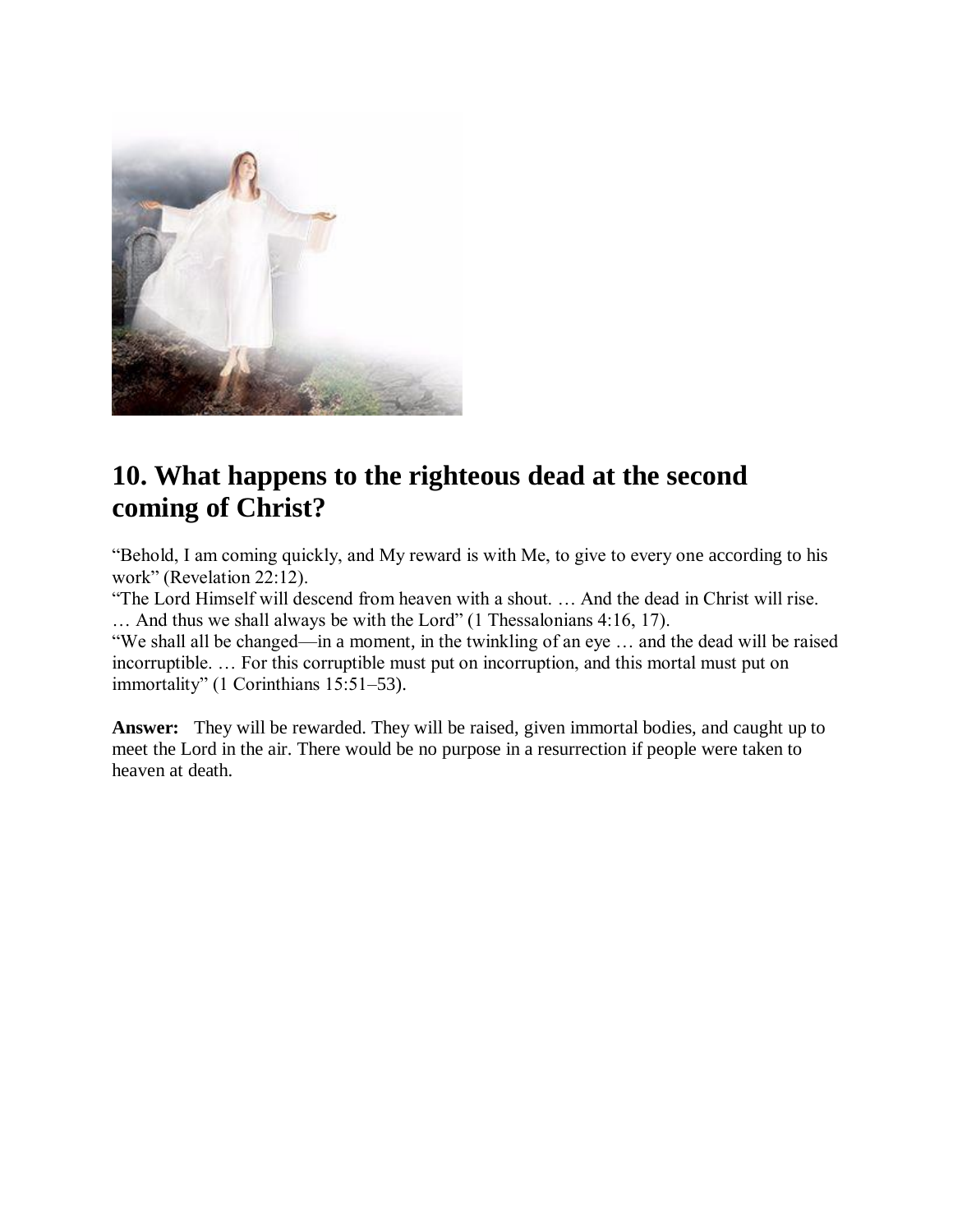

# **11. What was the devil's first lie on Earth?**

"The serpent said to the woman, 'You will not surely die' " (Genesis 3:4). "That serpent of old, called the Devil and Satan" (Revelation 12:9).

**Answer:** You will not die.

# **12. Why did the devil lie to Eve about death? Could this subject be more important than we think?**

**Answer:** The devil's lie that we will not die is one of the pillars of his teachings. For thousands of years, he has worked powerful, deceptive miracles to trick people into thinking they are receiving messages from the spirits of the dead. (Examples: Magicians of Egypt—Exodus 7:11; Woman of Endor—1 Samuel 28:3–25; Sorcerers—Daniel 2:2; A slave girl—Acts 16:16–18.)

### **A Solemn Warning**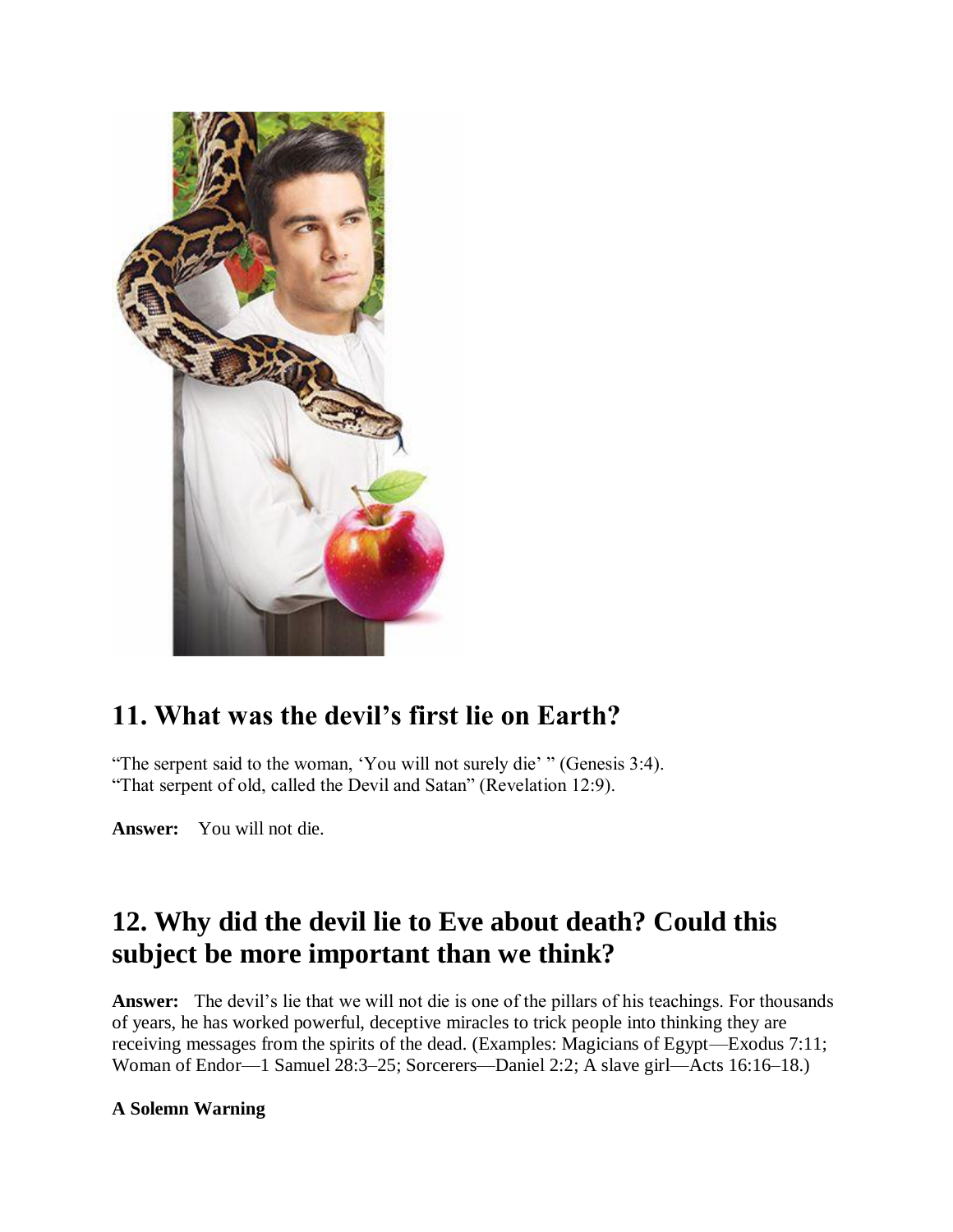In the near future, Satan will again use sorcery—as he did in the prophet Daniel's day—to deceive the world (Revelation 18:23). Sorcery is a supernatural agency that claims to receive its power and wisdom from the spirits of the dead.

### **Posing as Jesus' Disciples**

Posing as godly loved ones who have died, saintly clergymen who are now dead, Bible prophets, or even the apostles of Christ (2 Corinthians 11:13), Satan and his angels will deceive billions. Those who believe the dead are alive, in any form, will likely be deceived.



All miracle working is not from God, because devils also work miracles.

# **13. Do devils really work miracles?**

"For they are the spirits of devils, working miracles" (Revelation 16:14, KJV). "False christs and false prophets will rise and show great signs and wonders to deceive, if possible, even the elect" (Matthew 24:24).

**Answer:** Yes indeed! Devils work incredibly convincing miracles (Revelation 13:13, 14). Satan will appear as an angel of light (2 Corinthians 11:14) and, even more shocking, as Christ Himself (Matthew 24:23, 24). The universal feeling will be that Christ and His angels are leading out in a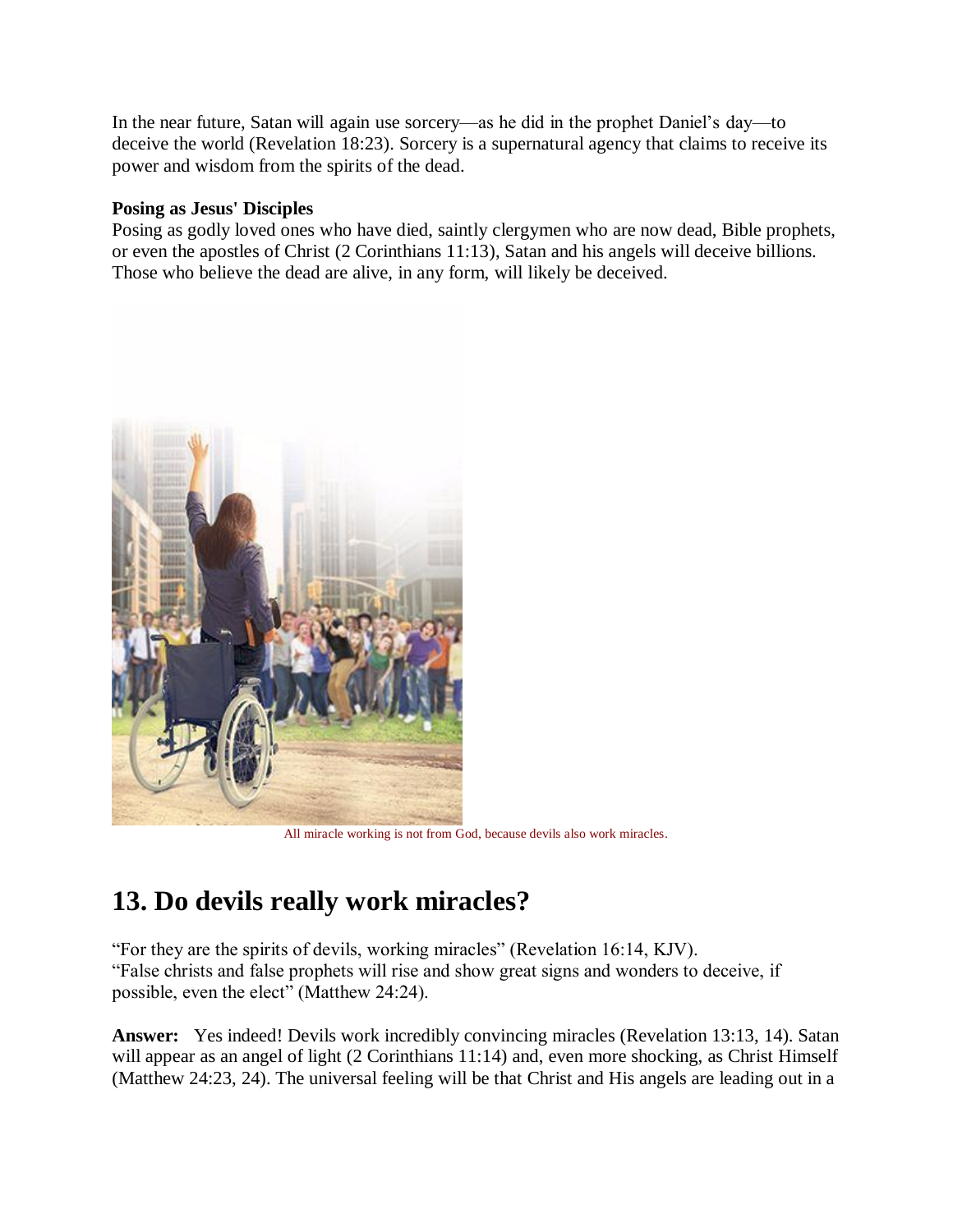fantastic worldwide revival. The entire emphasis will seem so spiritual and be so supernatural that only God's elect will not be deceived.



# **14. Why will God's people not be deceived?**

"They received the word with all readiness, and searched the Scriptures daily to find out whether these things were so" (Acts 17:11).

"If they do not speak according to this word, it is because there is no light in them" (Isaiah 8:20).

**Answer:** God's people will know from their study of His book that the dead are dead, not alive. They will know that a "spirit" claiming to be a deceased loved one is really a devil! God's people will reject all teachers and miracle workers who claim to receive special "light" or work miracles by contacting the spirits of the dead. And God's people will likewise reject as dangerous and false all teachings that claim the dead are alive in any form, anywhere.



**15. Back in Moses' day, what did God command should be done to people who taught that the dead were alive?**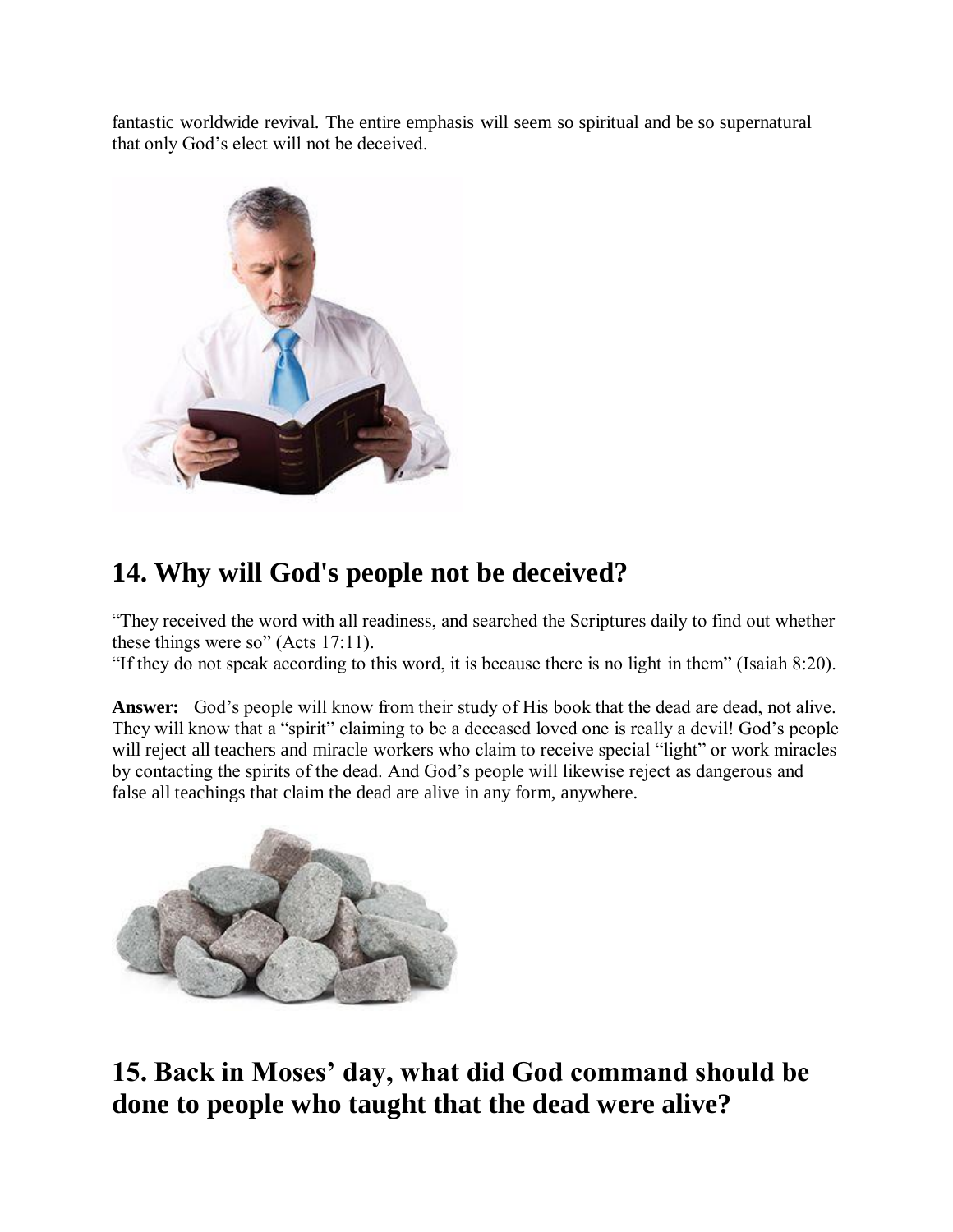"A man or a woman who is a medium, or who has familiar spirits, shall surely be put to death; they shall stone them with stones" (Leviticus 20:27).

**Answer:** God insisted that mediums and others with "familiar spirits" (who claimed to be able to contact the dead) should be stoned to death. This shows how God regards the false teaching that the dead are alive.



# **16. Will the righteous people who are raised in the resurrection ever die again?**

"Those who are counted worthy to attain that age, and the resurrection from the dead … nor can they die anymore" (Luke 20:35, 36).

"God will wipe away every tear from their eyes; there shall be no more death, nor sorrow, nor crying. There shall be no more pain, for the former things have passed away" (Revelation 21:4).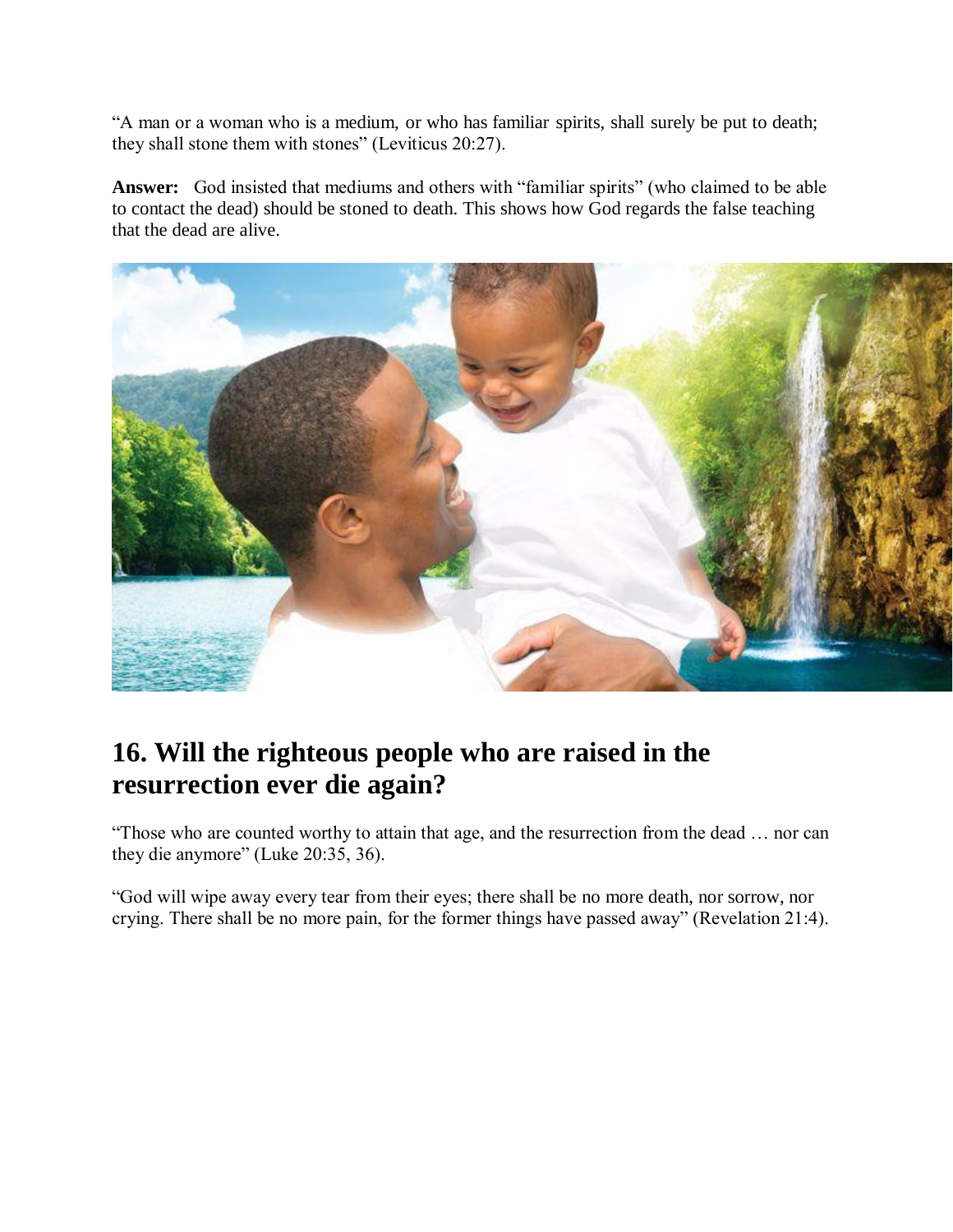

**Answer:** No! Death, sorrow, crying, and tragedy will never enter into God's new kingdom. "When this corruptible has put on incorruption, and this mortal has put on immortality, then shall be brought to pass the saying that is written: 'Death is swallowed up in victory' " (1 Corinthians 15:54).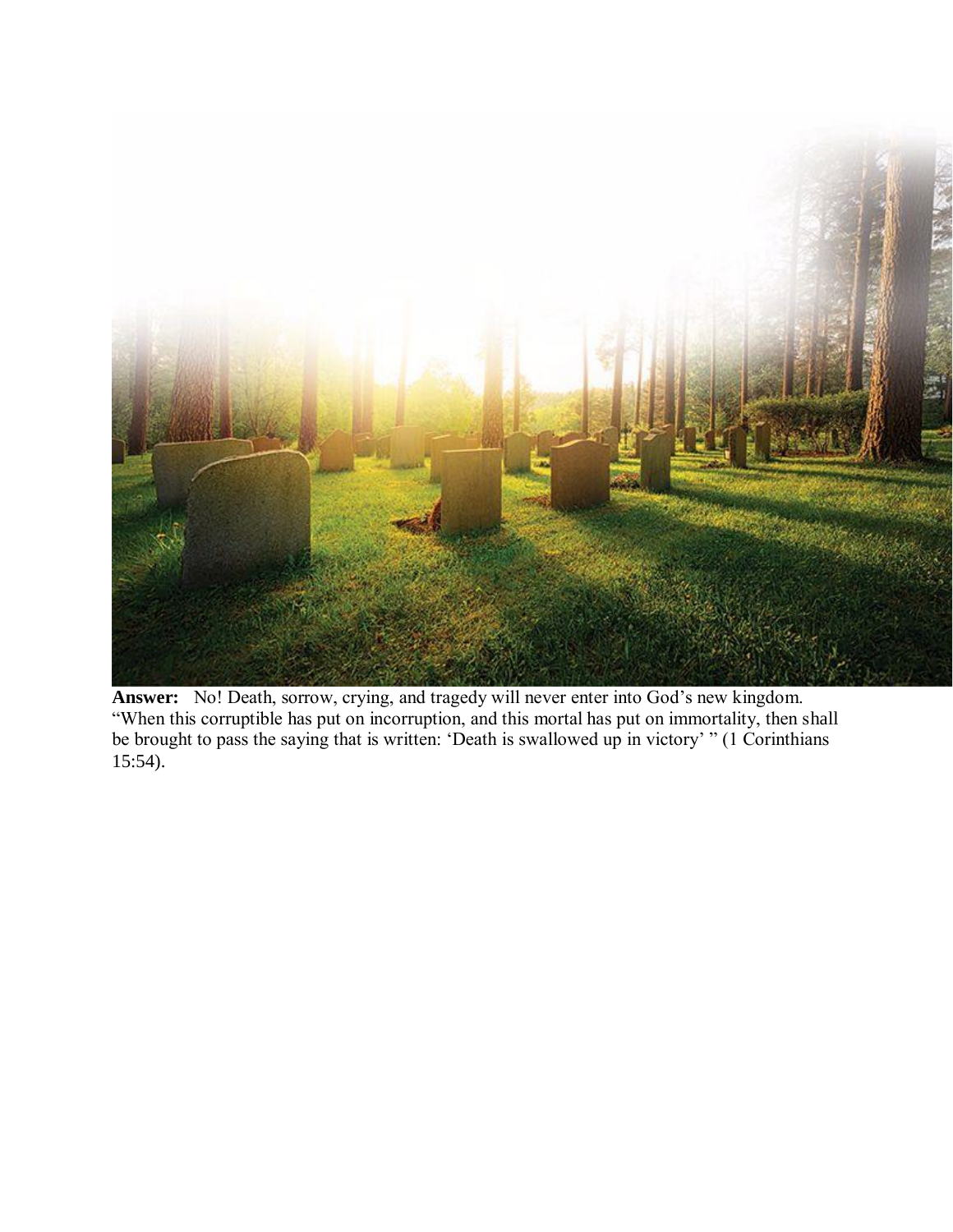

# **17. Belief in reincarnation is expanding rapidly today. Is this teaching biblical?**

"The living know that they will die; but the dead know nothing. … Nevermore will they have a share in anything done under the sun" (Ecclesiastes 9:5, 6).

**Answer:** Almost half the people on earth believe in reincarnation, a teaching that the soul never dies but is instead continually reborn in a different kind of body with each succeeding generation. This teaching, however, is contrary to Scripture.

### **The Bible Says**

After death a person: returns to dust (Psalms 104:29), knows nothing (Ecclesiastes 9:5), possesses no mental powers (Psalms 146:4), has nothing to do with anything on earth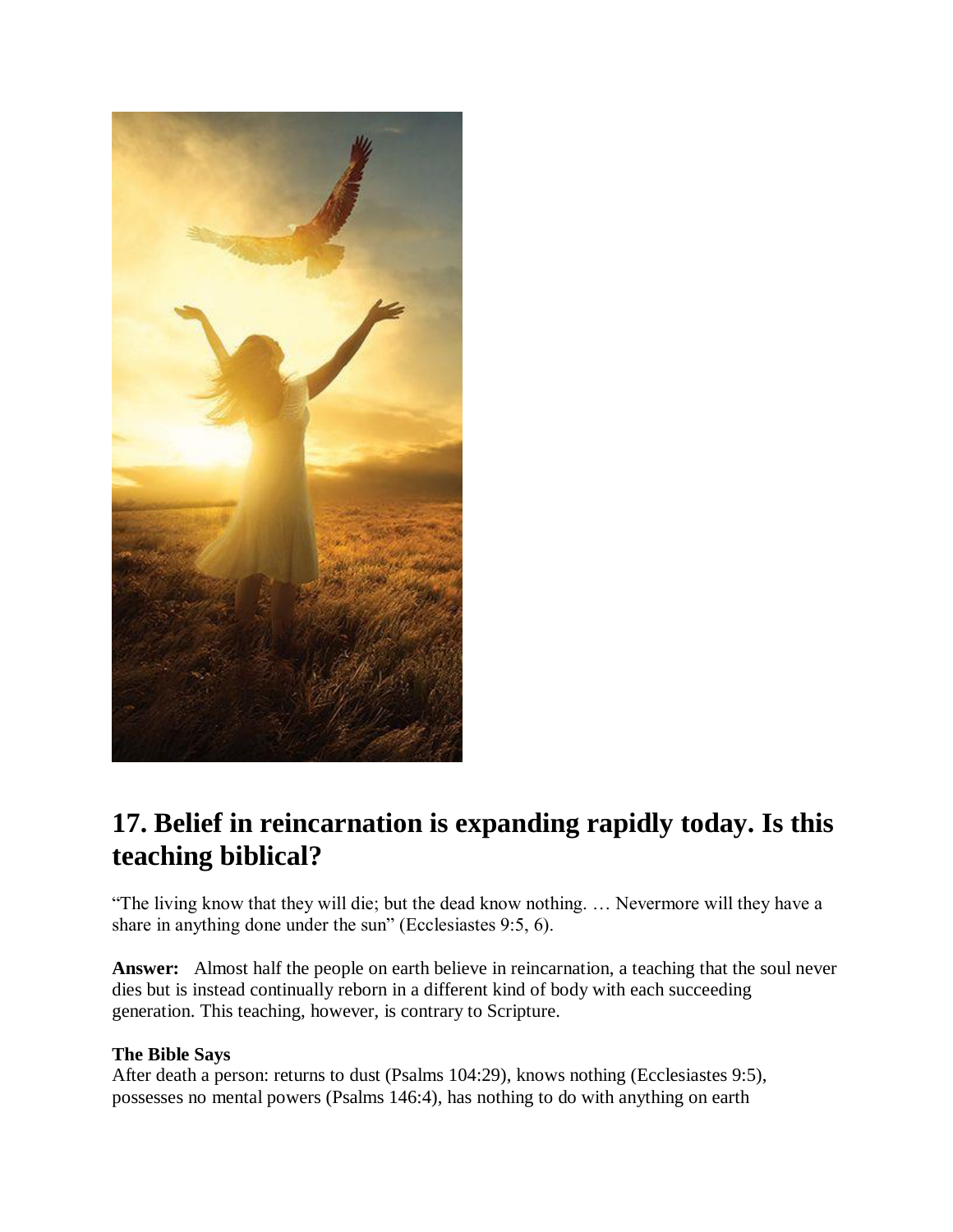(Ecclesiastes 9:6), does not live (2 Kings 20:1), waits in the grave (Job 17:13), and continues not (Job 14:1, 2).

### **Satan's Invention**

We learned in questions 11 and 12 that Satan invented the teaching that the dead are alive. Reincarnation, channeling, communication with spirits, spirit worship, and the "undying soul" are all inventions of Satan, with one aim to convince people that when you die you are not really dead. When people believe that the dead are alive, "spirits of devils, working miracles" (Revelation 16:14) and posing as spirits of the dead will be able to deceive and lead them astray virtually 100 percent of the time (Matthew 24:24).



# **18. Are you thankful for the Bible, which tells us the truth on this sensitive subject of death?**

**Answer:**

### **Thought Questions**

### **1. Didn't the thief on the cross go to paradise with Christ the day He died**

No. In fact, on Sunday morning Jesus said to Mary, "I have not yet ascended to My Father" (John 20:17). This shows that Christ did not go to heaven at death. It's important to note that the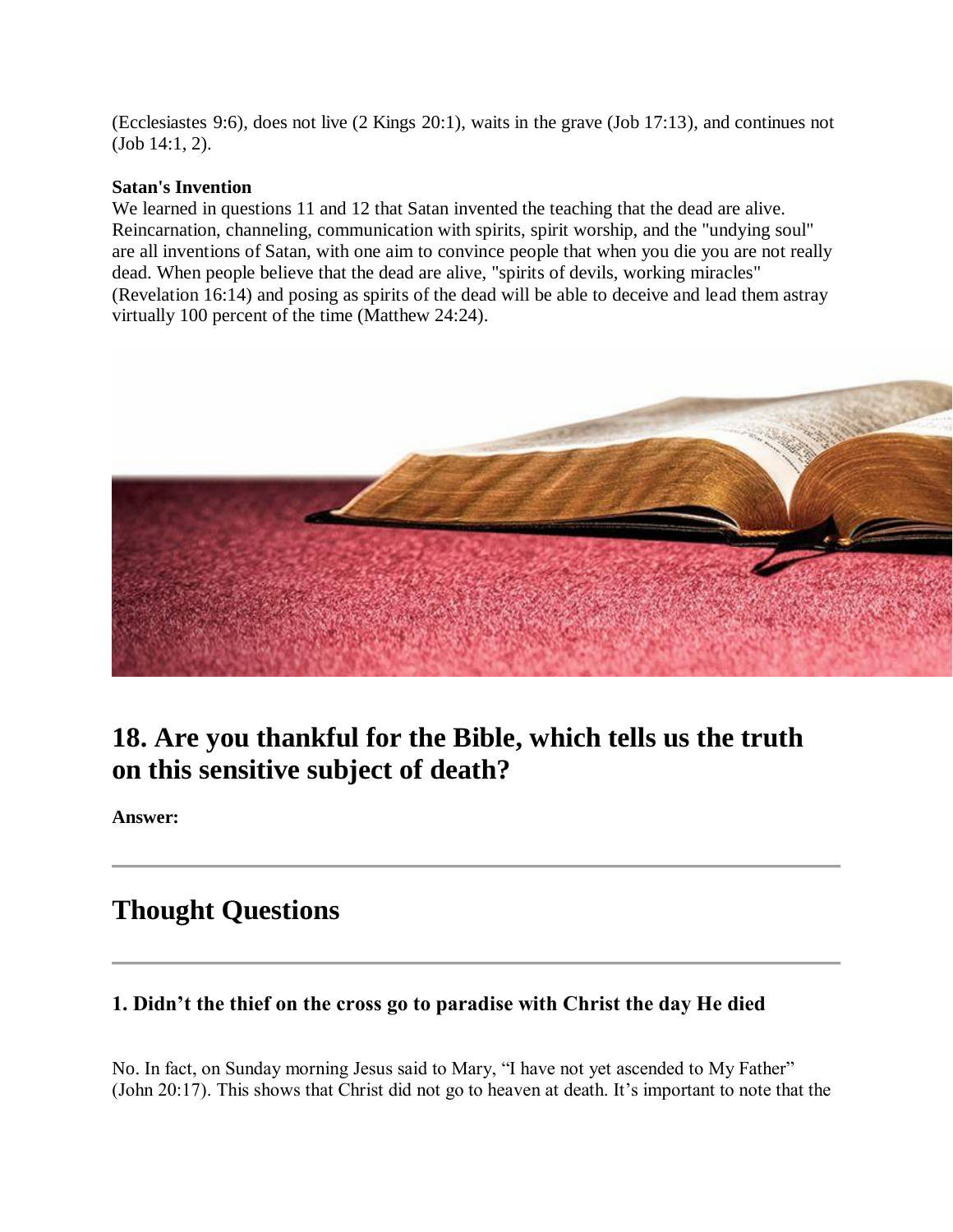punctuation we see in the Bible today is not original, but added centuries later by translators. The comma in Luke 23:43 would be better placed after the word "today" rather than before, so that the passage reads, "Assuredly, I say to you today, you will be with Me in Paradise." Another way to put this verse that makes sense in the immediate context is: "I'm telling you today—when it seems that I can save no one, when I Myself am being crucified as a criminal—I give you the assurance today that you will be with me in Paradise." Christ's kingdom of glory will be set up at His second coming (Matthew 25:31), and the righteous of all ages will enter it at that time (1 Thessalonians 4:15–17) and not at death.

### **2. Doesn't the Bible speak of the "undying," "immortal" soul?**

No. The undying, immortal soul is not mentioned in the Bible. The word "immortal" is found only once in the Bible, and it is in reference to God (1 Timothy 1:17).

### **3. At death the body returns to dust and the spirit (or breath) returns to God. But where does the soul go?**

It goes nowhere. Instead, it simply ceases to exist. Two things must be combined to make a soul: body and breath. When the breath departs, the soul ceases to exist because it is a combination of two things. When you turn off a light, where does the light go? It doesn't go anywhere. It just ceases to exist. Two things must combine to make a light: a bulb and electricity. Without the combination, a light is impossible. So with the soul; unless body and breath are combined, there can be no soul. There is no such thing as a "disembodied soul."

### **4. Does the word "soul" ever mean anything other than a living being?**

Yes. It may mean also (1) life itself, or (2) the mind, or intellect. No matter which meaning is intended, the soul is still a combination of two things (body and breath), and it ceases to exist at death.

### **5. Can you explain John 11:26: "Whoever lives and believes in Me shall never die"?**

This refers not to the first death, which all people die (Hebrews 9:27), but to the second death, which only the wicked die and from which there is no resurrection (Revelation 2:11; 21:8).

### **6. Matthew 10:28 says, "Do not fear those who kill the body but cannot kill the soul." Doesn't this prove that the soul is undying?**

No. It proves the opposite. The last half of the same verse proves that souls do die. It says,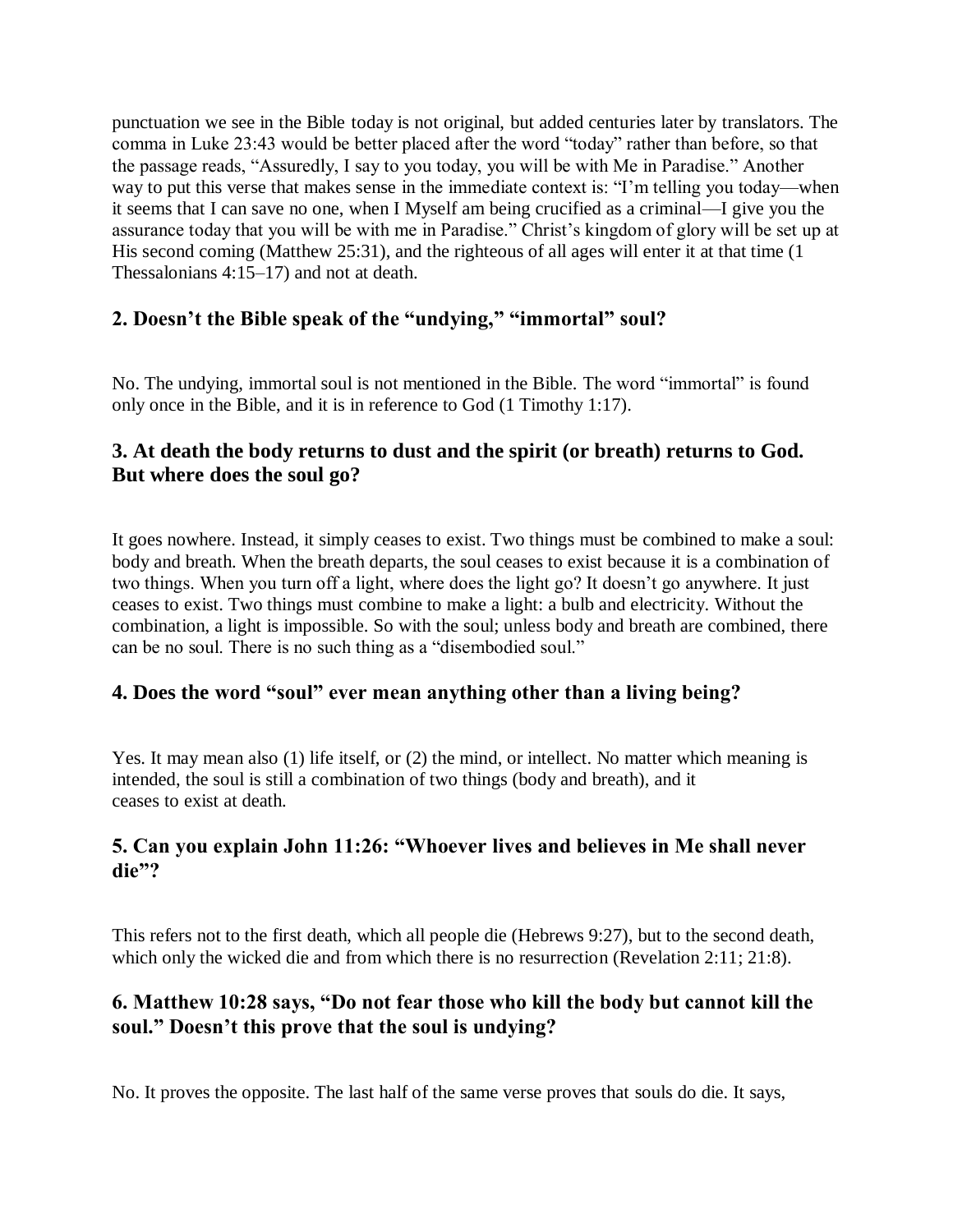"Rather fear Him who is able to destroy both soul and body in hell." The word "soul" here means life and refers to eternal life, which is a gift (Romans 6:23) that will be given to the righteous at the last day (John 6:54). No one can take away the eternal life that God bestows. (See also Luke 12:4, 5.)

### **7. Doesn't 1 Peter 4:6 say the gospel was preached to dead people?**

No. It says the gospel "was" preached to those who "are" dead. They are dead now, but the gospel "was" preached to them while they were yet living.

# **Quiz Questions**

### **1. The Bible speaks of death as (1)**

 $\qquad \qquad$  A sleep.

\_\_\_\_\_ A change to a different form of life.

\_\_\_\_\_ An inexplicable mystery.

### **2. The "spirit" that returns to God at death is (1)**

\_\_\_\_\_ A person's real inner self.

The soul.

The breath of life.

### **3. A person who dies goes to (1)**

\_\_\_\_\_ Heaven or hell.

\_\_\_\_\_ The grave.

Purgatory.

### **4. A soul is (1)**

\_\_\_\_\_ A person's spiritual nature.

\_\_\_\_\_ The undying part of a person.

\_\_\_\_\_ A living being.

### **5. Do souls die? (1)**

 $\overline{\phantom{a}}$  Yes.  $\_\_\_\$  No.